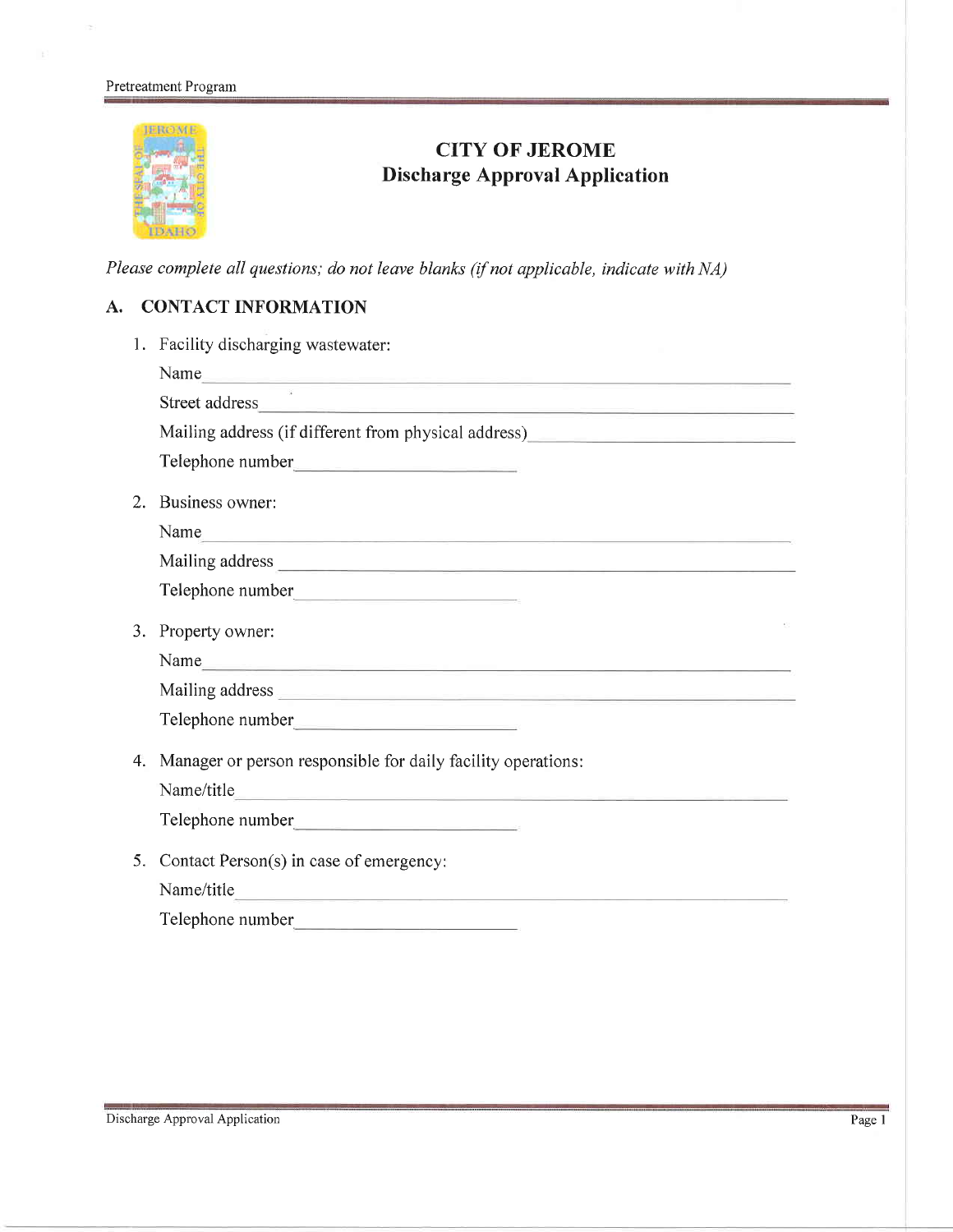#### **B. BUSINESS / PROCESS INFORMATION**

- l. Number of employees Normal operating schedule hours of operation days/week
- 2. Please describe business activities, including a description of all services, operation processes, and types of wastes and wastewater generated. (If needed, extra sheets may be attached.)

- 3. Are any process changes or expansion planned during the next three years? YES NO If yes, attach a separate sheet to this form describing the nature of planned changes or expansions.
- 4. Attach a list of all chemicals used, stored, or generated at the facility (see Attachment A).
- 5. If your facility employs or will be employing processes in any of the following listed Business Activities or Industrial Categories (regardless of whether they generate wastewater, waste sludge, or hazardous waste), place a check beside the activity/category (please check all that apply).

#### Specify:\_ Food/beverage preparation of any kind (please attach menu) Other Business Activities Adhesives Auto repair Beverage bottler Car/truck wash Dairy Products (e.g. cheese mfg., milk) Specify: Dentistry Dry cleaning Food/edible products processor (fresh pack, potato processor) Specify: Heavy equipment repair Hospital Lawn and fetilizing applicators Medical lab services Military installation Paint and ink Pesticide applicator Photo-film processing Printing and publishing Slaughter/meat packing/rendering Waste recycle Other, Specify

Discharge Approval Application Page 2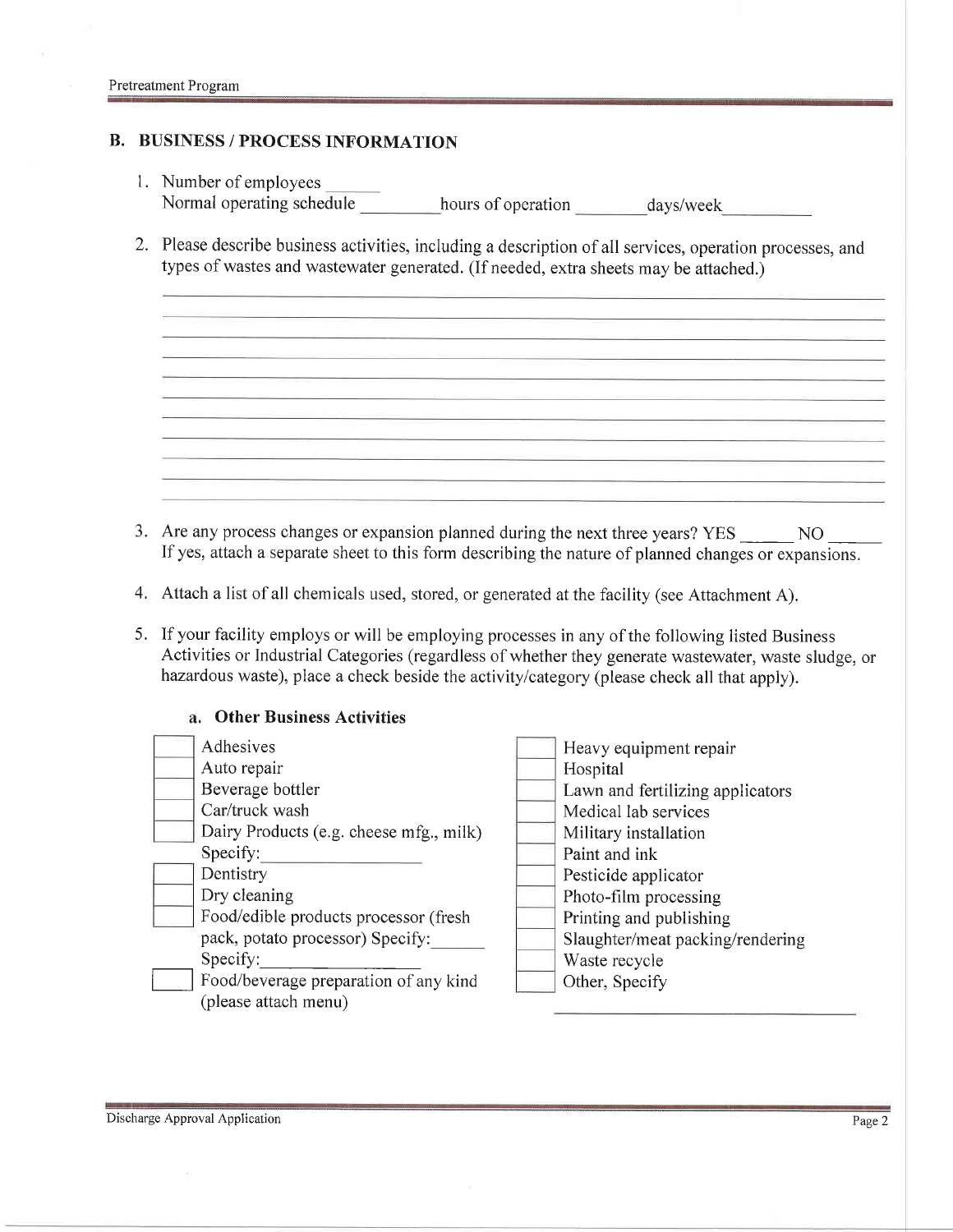#### b. Industrial Categories

| Battery manufacturing             | Pesticides mfg.                         |
|-----------------------------------|-----------------------------------------|
| Copper forming                    | Petroleum refining                      |
| Electric and Electronic compounds | Pharmaceuticals                         |
| mfg.                              |                                         |
| Electroplating                    | Plastics and synthetic materials mfg.   |
| Inorganic chemicals               | Plastics processing mfg.                |
| Iron and steel                    | Pulp, paper, and fiberboard             |
| Leather tanning and finishing     | Rubber                                  |
| Metal finishing                   | Textile mills                           |
| Nonferrous metals mfg.            | Timber products                         |
| Nonferrous metals forming         | (e.g. wood preserving, list operations) |
| Organic chemicals mfg.            |                                         |

- 6. Industrial Classification number(s) {designate if SIC or NAICS}
- 7. What Pretreatment/Recycling equipment do you have?

| Equalization              | Silver Recovery Units  |
|---------------------------|------------------------|
| Grease Trap               | Solvent Recovery Units |
| Grease Interceptor        | Antifreeze Recycler    |
| Oil/Sand Separator (sump) | Used Oil Burner        |
| pH Adjustment             | Other                  |

## C. WASTEWATER DISCHARGE INFORMATION

- l. Sewer Connections:
	- a. Will you be occupying an existing building? YES \_\_\_\_\_\_ NO
	- b. Is the building presently connected to the public sewer system?  $\overline{YES}$  NO
	- a. If yes, sewer account  $\#$  If no, have you applied for a sewer hookup?
- 2. Attach the following: (see Attachments B and C)
	- a. Site plan showing location of facility, property boundaries, adjacent streets, sewers, connections and manholes, and any continuous flow monitoring and sampling equipment.
	- b. Floor plan showing all locations of fixtures discharging to the sewer. Include all sinks, dishwashers, toilets, floor drains, sumps, grease interceptors/traps, oil/sand separators, process tanks, and any other sewer accesses.
- 3. Water use (check all that apply):

Cooling water non-contact Washing (equipment wash down) \_\_\_\_\_\_\_\_\_ Waste hauler Sanitary Boiler/cooling tower Cooling water contact Other (describe)

Irrigation Air pollution control Contained in product Surface water<br>Waste hauler

Discharge Approval Application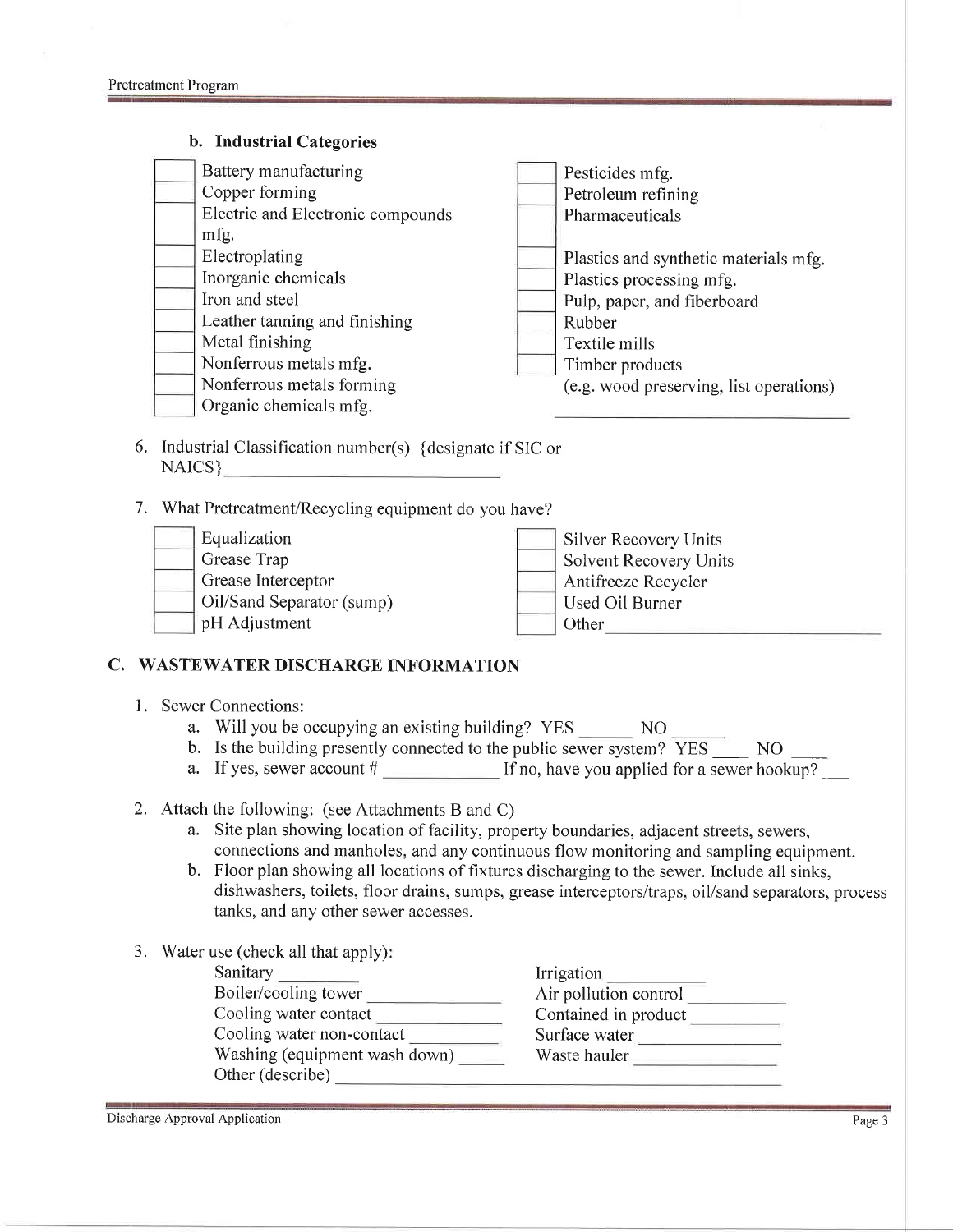4. Water use and distribution – estimate the average quantity of water received and discharged daily (For new business, estimate flow)

Supply Water volume per day Discharge water volume per day

5. For Categorical Facilities:

Provide the following flow for each of your regulated processes or proposed regulated process (manufacturing process line covered by categorical pretreatment standards) Total plant flow in gallons per day (gpd) discharged to the sewer system.

Average Maximum Maximum

6. Have you been issued a local, state, or federal wastewater environmental control permit to store, treat, transport, or discharge waters or liquid wastes? (e.g. waste generator or hauler, air quality, NPDES permit, etc.) YES NO NO

If yes, list permits and dates of issue

#### D. CERTIFICATION

Confidentiality: Please indicate those sections of this application that you wish to remain confidential, and your basis for requiring confidentiality

I certify under penalty of law, that this document and all attachments were prepared under my direction or supervision in accordance with a system designed to assure that qualified personnel properly gathered and evaluated the information submitted. Based on my inquiry of the person or persons who manage the system or persons directly responsible for gathering information, the information submitted is to the best of knowledge and belief, true, accurate and complete. I'm aware that there are significant penalties for submitted false information, including the possibility of fine or imprisonment for knowing violations.

| Signature:    | Jate: |  |
|---------------|-------|--|
| __<br>_______ |       |  |

Printed Name: Title: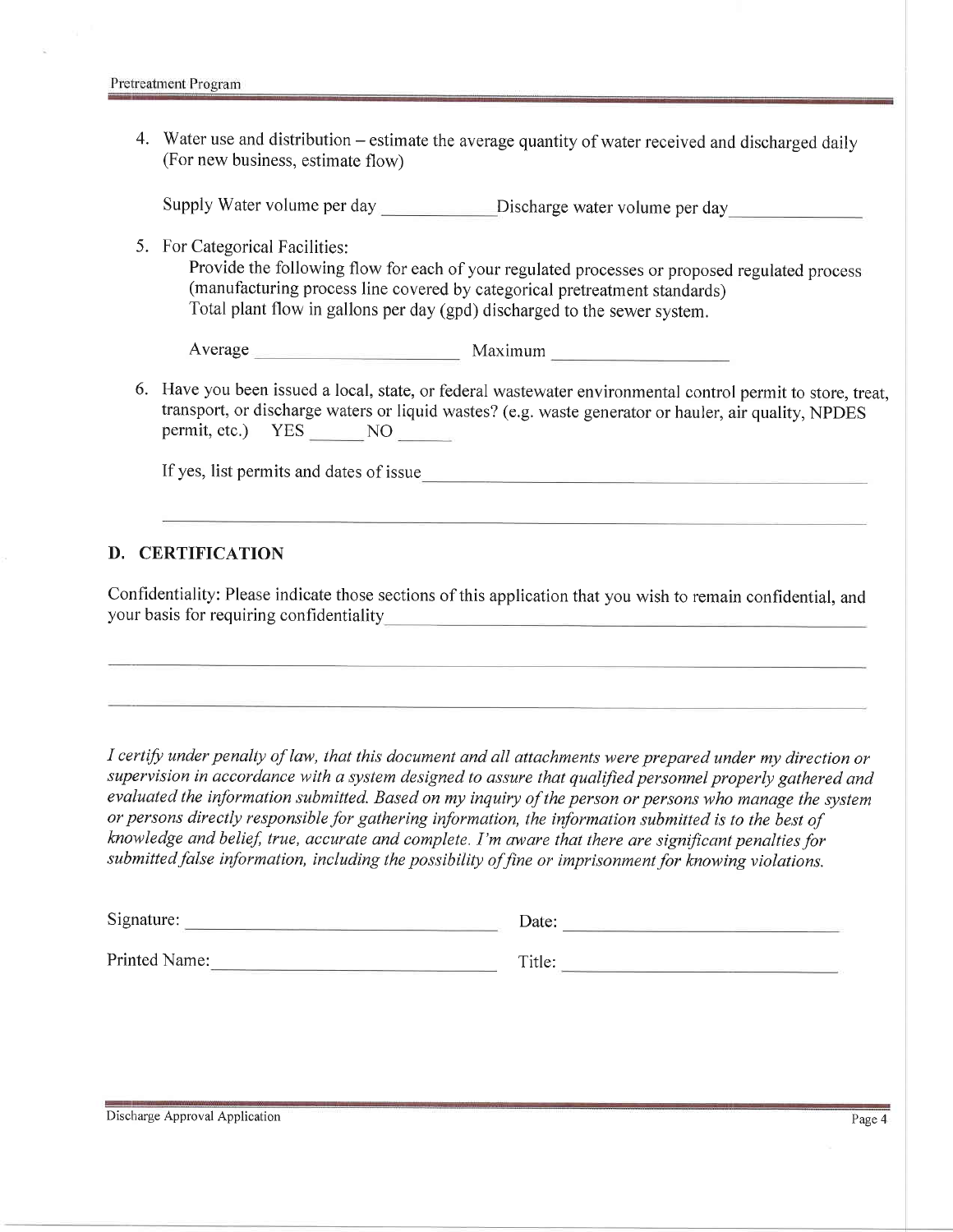$\sim$ 

## ATTACHMENT A

## CHEMICALS USED/STORED

Business Name

| <b>Generic Type</b>       | <b>Amount Used/Year</b> | <b>Amount On Hand</b> | <b>Chemical Constituents</b><br>or Brand Names |  |
|---------------------------|-------------------------|-----------------------|------------------------------------------------|--|
| <b>Example: Degreaser</b> | 3 gallons               | 45 gallons            | Trichloroethylene                              |  |
|                           |                         |                       |                                                |  |
|                           |                         |                       |                                                |  |
|                           |                         |                       |                                                |  |
|                           |                         |                       |                                                |  |
|                           |                         |                       |                                                |  |
|                           |                         |                       |                                                |  |
|                           |                         |                       |                                                |  |
|                           |                         |                       |                                                |  |
|                           |                         |                       |                                                |  |
|                           |                         |                       |                                                |  |
|                           |                         |                       |                                                |  |
|                           |                         |                       |                                                |  |
|                           |                         |                       |                                                |  |
|                           |                         |                       |                                                |  |
|                           |                         |                       |                                                |  |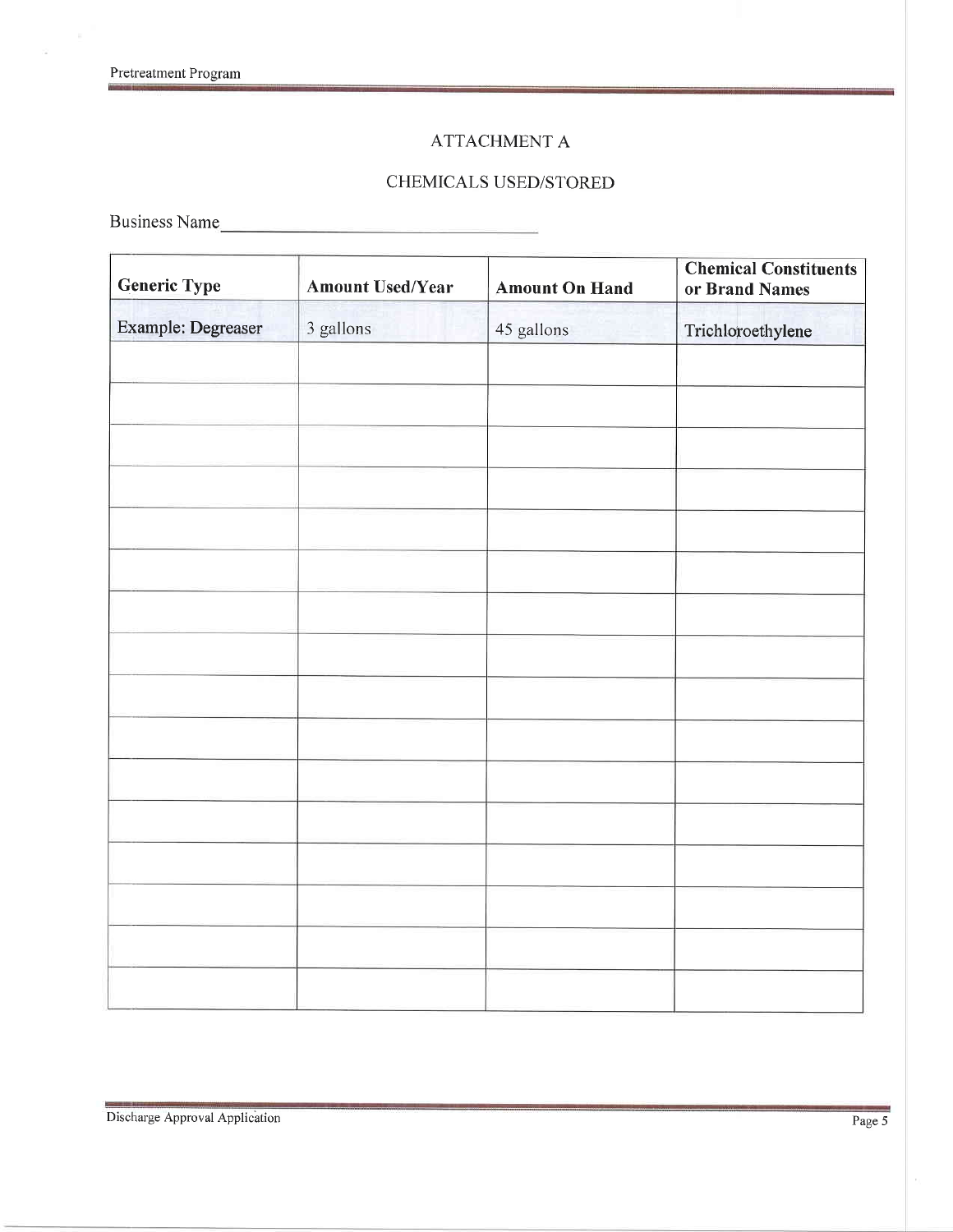$\overline{\mathbf{z}}$ 

### ATTACHMENT B

#### SEWER CONNECTIONS PLAN

Business Name

Include: Location of facility, property boundaries, adjacent streets, sewers, connections, and manholes (sewer and storm).

Discharge Approval Application Page 6